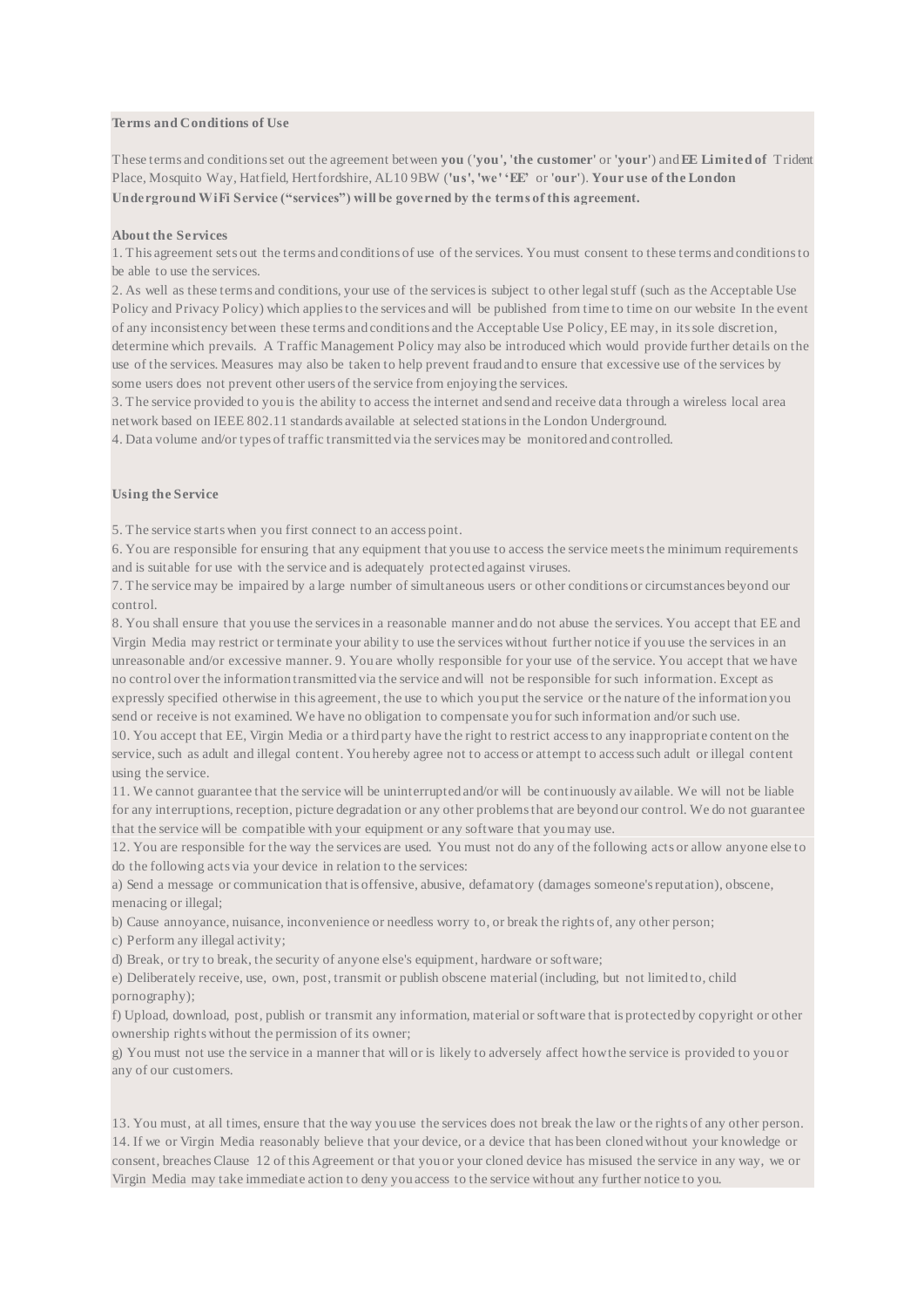15. You agree to take responsibility for all liabilities, claims and losses which are in any way connected with your misuse of the services under this agreement and you must repay to us in full any costs and/or losses of which we may suffer as a result of such misuse.

16. Some parts of the services enable you to access third party content and services (some of which may require you to accept additional terms and which may be subject to fees), and you agree that we are not responsible for any such third party content or services.

17. We do not guarantee the security of the services and you hereby agree to use the services at your own risk. You shall ensure that you have adequate security to prevent unlawful access to or use of the services, access to your computing equipment or disclosure of confidential information.

18. You hereby accept that we do not guarantee nor are we responsible for, the security, integrity and confidentiality of the information, files and data that you exchange or may wish to exchange.

## **Services available to customers**

19. Active Orange, T-Mobile and EE mobile customers will be able to access the services by registering their mobile number and receiving a password to sign in to access the services. You are an active pay as you go customer if your pay as you go account has been topped up with a minimum of  $\pounds 5$  within the last 30 days. If your last top up took place more than 30 days ago, it can take up to two days from the date of your latest top up to update your account and provide you with access to the services. Orange, T-Mobile or EE broadband customers must also be Orange, T -Mobile or EE mobile customers in order to access the services.

20. Access to the services is a discretionary benefit included as part of your mobile contract with us and may be withdrawn at any time without notice to you.

21. The service will be available until such time where your Wi-Fi connection is lost or until such time that you disconnect from the service. If you are a monthly customer, you will not be able to access the services if your account is in arrea rs or if your account has been classified as bad debt. If you are a pay as you go customer, you will not be able to access the service s if your account is not in credit.

## **Your details and how they are looked after**

22. By using the services you are providing your consent to use your personal information together with other information for the following purposes:

- a. profiling your usage of the services;
- b. personalising your experience of the services based on your usage; and
- c. improving and developing the services.

23. We may share with third parties information about your use of the services in an aggregated form which does not personally identify you. This aggregated data may be used by those third parties for their marketing purposes (e.g. to improve their targeting of advertising based on user preferences).

24. We may use your personal information to contact you with information about our products and services, special offers and rewards, as well as those of selected third parties. From time to time, we may contact you by mail, telephone, email, other electronic messaging services (such as text, voice, sound or image messages including using automated calling systems) for these purposes.

25. We will only use your data in line with the Data Protection Act 1998 and our Privacy Policy.

26. We will not pass on your personal information to third parties except in accordance with this agreement or where we are required to disclose that information in order to comply with any legal or regulatory requiremen ts.

## **Liability to You**

27. Our liability to you is limited as set out in this agreement.

28. We will not be liable to you for:

a) any direct loss, loss of profit, revenue, time, anticipated savings or profit or revenue, opportunity, use, business, wasted expenditure, loss arising from disclosure of confidential information, loss arising from or in connection with the use of the service or inability to use or access the service that may arise in relation to this agreement whether or not we were advised in advance of the possibility of such loss or damage;

b) any indirect loss or any loss which is not a reasonably foreseeable consequence of negligence or breach of these terms and conditions (including loss of profits, business, revenue, contracts or anticipat ed savings, wasted expenses or any other purely financial losses);